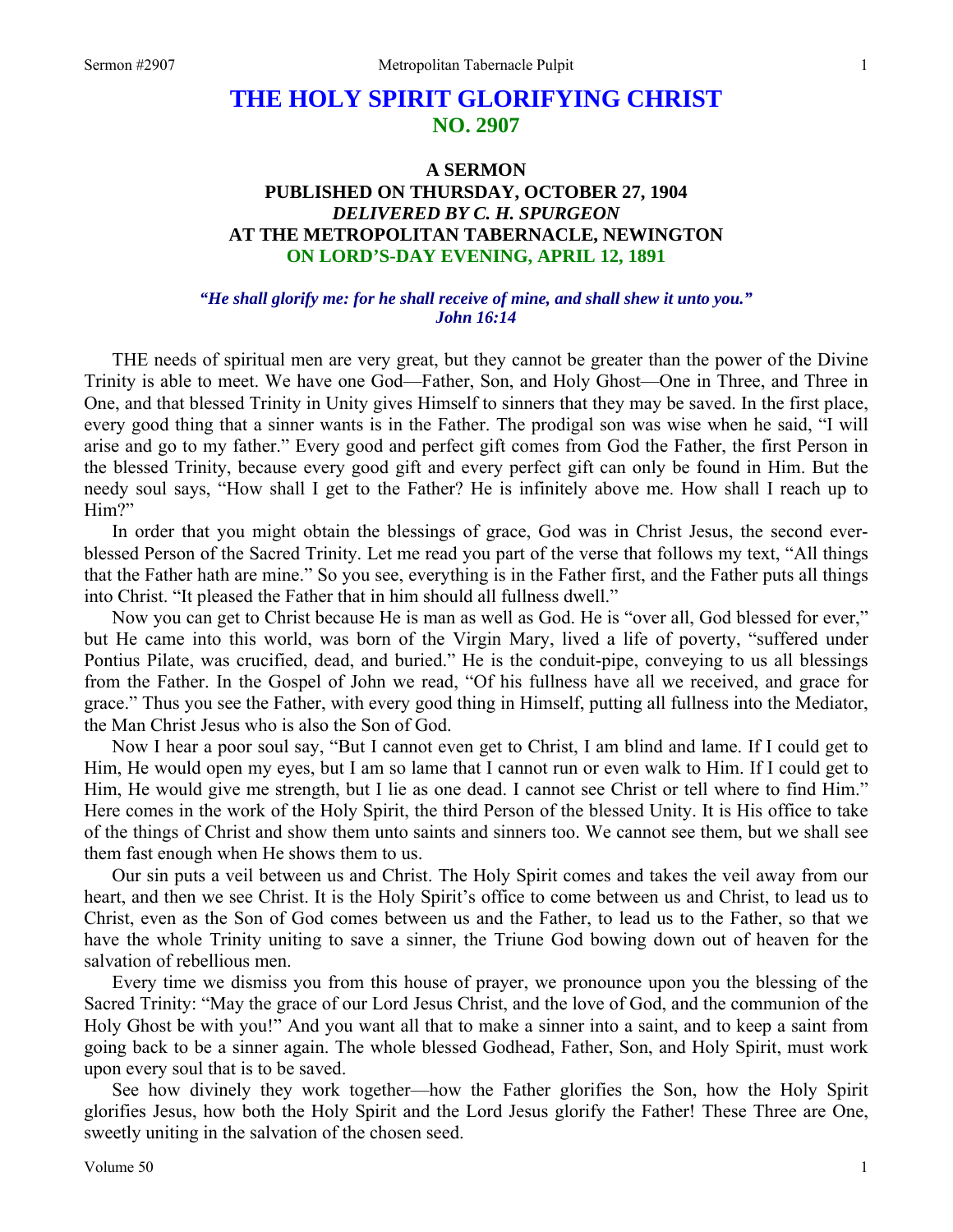Tonight, our work is to speak of the Holy Spirit. Oh, what a blessed Person He is, not merely a sacred influence, but a Divine Person, "very God of very God." He is the Spirit of holiness to be reverenced, to be spoken of with delight, yet with trembling, for remember, there is a sin against the Holy Ghost. A word spoken against the Son of man may be forgiven, but blasphemy against the Holy Ghost (whatever that may be, I know not), is put down as a sin beyond the line of divine forgiveness. Therefore reverence, honor, and worship God the Holy Spirit, in whom lies the only hope that any of us can ever have of seeing Jesus, and so of seeing God the Father.

First, tonight, I shall try to speak of *what the Holy Spirit does,* "He shall receive of mine, and shall show it unto you," secondly, I shall seek to set forth *what the Holy Spirit aims at,* "He shall glorify me: for he shall receive of mine, and shall show it unto you," and thirdly, I shall explain how *in both these things He acts as the Comforter,* for we read, in the seventh verse, that our Savior says, "If I go not away, the Comforter will not come unto you;" and it is of the Comforter that He says, "He shall glorify me; for he shall receive of mine, and shall show it unto you."

**I.** First we are to consider WHAT THE HOLY SPIRIT DOES. Jesus says, "He shall receive of mine, and shall show it unto you."

The Holy Ghost, then, *deals with the things of Christ*. How I wish that all Christ's ministers would imitate the Holy Spirit in this respect! When you are dealing with the things of Christ, you are on Holy Ghost ground, you are following the track of the Holy Spirit. Does the Holy Ghost deal with science? What is science? Another name for the ignorance of men. Does the Holy Ghost deal with politics? What are politics? Another name for every man getting as much as he can out of the nation. Does the Holy Ghost deal with these things? Nay, my brethren, "He shall receive of mine."

O my brother, the Holy Ghost will leave you if you go gadding about after these insignificant trifles! He will leave you, if you aim at magnifying yourself, and your wisdom, and your plans, for the Holy Spirit is taken up with the things of Christ. "He shall receive of mine, and shall show it unto you." I like what Mr. Wesley said to his preachers. "Leave other things alone," said he, "you are called to win souls." So I believe it is with all true preachers. We may let other things alone. The Holy Ghost, who is our Teacher, will own and bless us if we keep to His line of things. O preacher of the Gospel, what can you receive like the things of Christ? And what can you talk of so precious to the souls of men as the things of Christ? Therefore, follow you the Holy Ghost in dealing with the things of Christ.

Next, the Holy Spirit *deals with feeble men*. "He shall receive of mine, and shall show it unto you." "Unto you." He is not above dealing with simple minds. He comes to those who have no training, no education, and He takes the things of Christ, and shows them to such minds. The greatest mind of man that was ever created was a poor puny thing compared with the infinite mind of God. We may boast about the great capacity of the human intellect, but what a narrow and contracted thing it is at its utmost width! So, for the Holy Spirit to come and teach the little mind of man, is a great condescension.

But we see the great condescension of the Holy Ghost even more when we read, "Not many wise men after the flesh, not many mighty, not many noble, are called," and when we hear the Savior say, "I thank thee, O Father, Lord of heaven and earth, because thou hast hid these things from the wise and prudent, and hast revealed them unto babes." The Holy Ghost takes of the things of Christ, and shows them to those who are babes compared with the wise men of this world.

The Lord Jesus might have selected princes to be His apostles, He might have gathered together twelve of the greatest kings of the earth, or at least twelve senators from Rome, but He did not so. He took fishermen, and men belonging to that class, to be the pioneers of His kingdom, and God the Holy Ghost takes of the things of Christ, high and sublime as they are, and shows them unto men like these apostles were, men ready to follow where the Lord led them, and to learn what the Lord taught them.

If you think of the condescension of the Holy Spirit in taking of the things of Christ, and showing them unto us, you will not talk any more about coming down to the level of children when you talk to them. I remember a young man who was a great fool, but did not know it, and therefore was all the greater fool, once speaking to children, he said, "My dear children, it takes a great deal to bring a great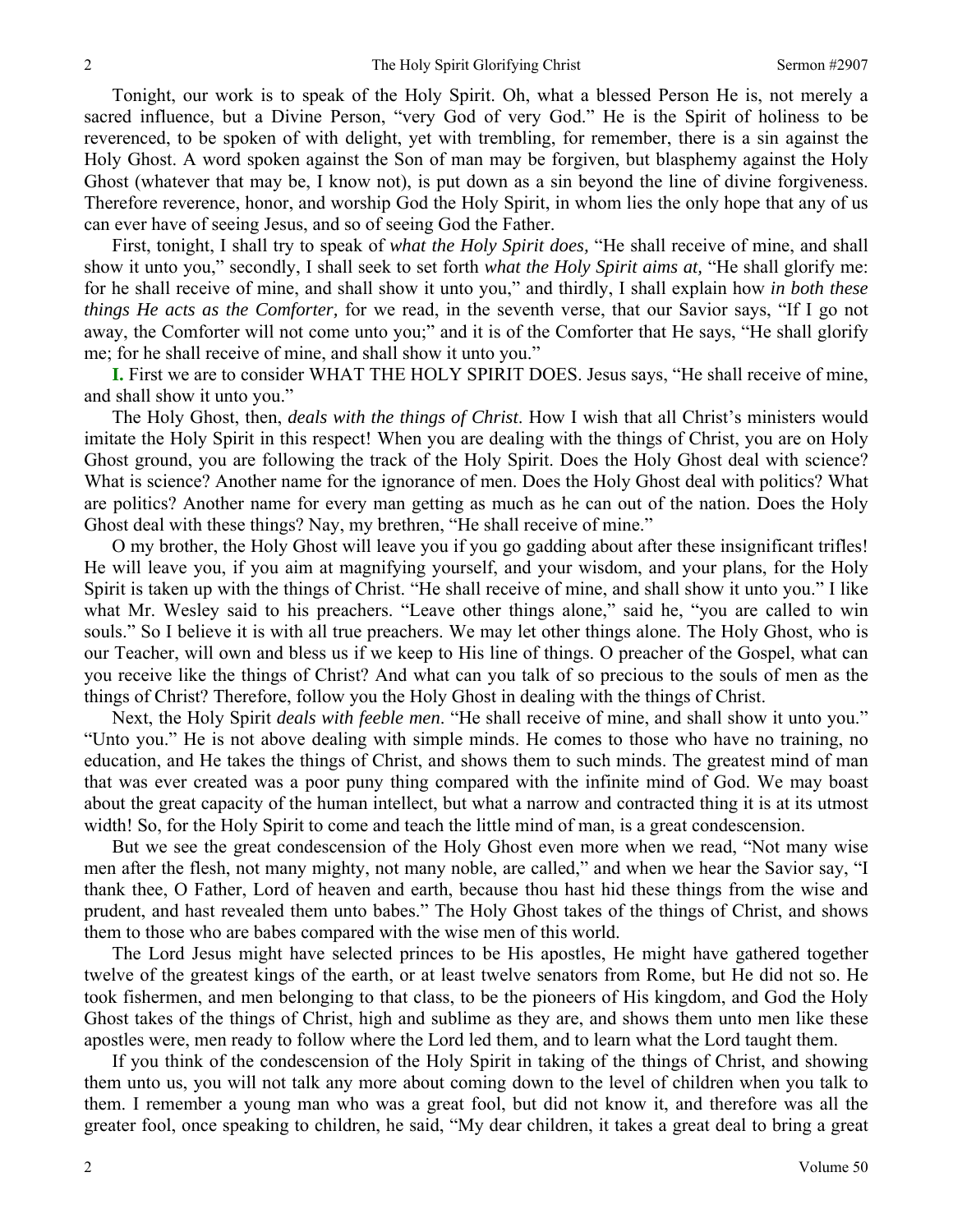mind down to your capacities." You cannot show me a word of Christ of that kind. Where does the Holy Ghost ever talk about its being a great come-down for Him to teach children, or to teach us? Nay, nay, but He glorifies Christ by taking of His things, and showing them unto us, even such poor ignorant scholars as we are.

If I understand what is meant here, I think that it means, first, that the Holy Ghost *helps us to understand the words of Christ.* If we will study the teaching of the Savior, it must be with the Holy Spirit as the light to guide us, He will show us what Christ meant by the words He uttered. We shall not lose ourselves in the Savior's verbiage, but we shall get at the inner meaning of Christ's mind, and be instructed therein, for the Lord Jesus says, "He shall receive of mine, and shall show it unto you." A sermon of Christ, even a single word of Christ, set in the light of the Holy Spirit, shines like a diamond, nay, like a fixed star, with light that is never dim. Happy men and happy women who read the words of Christ in the light shed upon them by the Holy Ghost! But I do not think that this is all that the text means.

It means this, "Not only shall He reveal My words, but My *things,"* for Christ says, "All things that the Father hath are mine: therefore said I, that he shall take of mine, and shall show it unto you."

The Holy Ghost takes the *nature* of Christ and shows it unto us. It is easy to say, "I believe Him to be God and man," but the point is, to apprehend that He is God, and therefore able to save, and even to work impossibilities, and to believe that He is man, and therefore feels for you, sympathizes with you, and therefore is a brother born to help you in your adversities. May the Holy Ghost make you see the God-Man tonight! May He show you the humanity and the Deity of Christ, as they are most blessedly united in His adorable person, and you will be greatly comforted thereby.

The Holy Ghost shows to us the *offices* of Christ. He is Prophet, Priest, King. Especially to you, sinner, Christ is a Savior. Now, if you know that He takes up the work of saving sinners, and that it is His business to save men, why then, dear friend, surely you will have confidence in Him, and not be afraid to come to Him! If I wanted my shoes mended, I should not take my hat off when I went into a cobbler's shop, and say, "Please excuse me. May I beg you to be so good as to mend my shoes?" No, it is his trade, it is his business. He is glad to see me. "What do you want, sir?" says he, and he is glad of work.

And when Christ puts over His door, "Savior," I, wanting to be saved, go to Him, for I believe that He knows His calling, and that He can carry it out, and that He will be glad to see me, and that I shall not be more glad to be saved than He will be to save me. I want you to catch that idea. If the Holy Spirit will show you that, it will bring you very near to joy and peace tonight.

May the Holy Ghost also show you Christ's *engagements!* He has come into the world engaged to save sinners. He pledged Himself to the Father to bring many sons unto glory, and He must do it. He has bound Himself to His Father, as the Surety of the covenant, that He will bring sinners into reconciliation with God. May the Holy Ghost show that fact to you, and right gladly you will leap into the Savior's arms!

It is very sweet when the Holy Spirit shows us the *love* of Christ—how intensely He loves men, how He loved them of old, for His delights were with the sons of men—not because He had redeemed them, but He redeemed them because He loved them, and delighted in them. Christ has had an eternal love to His people.

### *"His heart is made of tenderness, His bowels melt with love."*

It is His heaven to bring men to heaven. It is His glory to bring sons to glory. He is never so happy as when He is receiving sinners. But if the Holy Ghost will show you the depth and the height, the length and the breadth, of the love of Christ to sinners, it will go a long way towards bringing all who are in this house tonight to accept the Savior.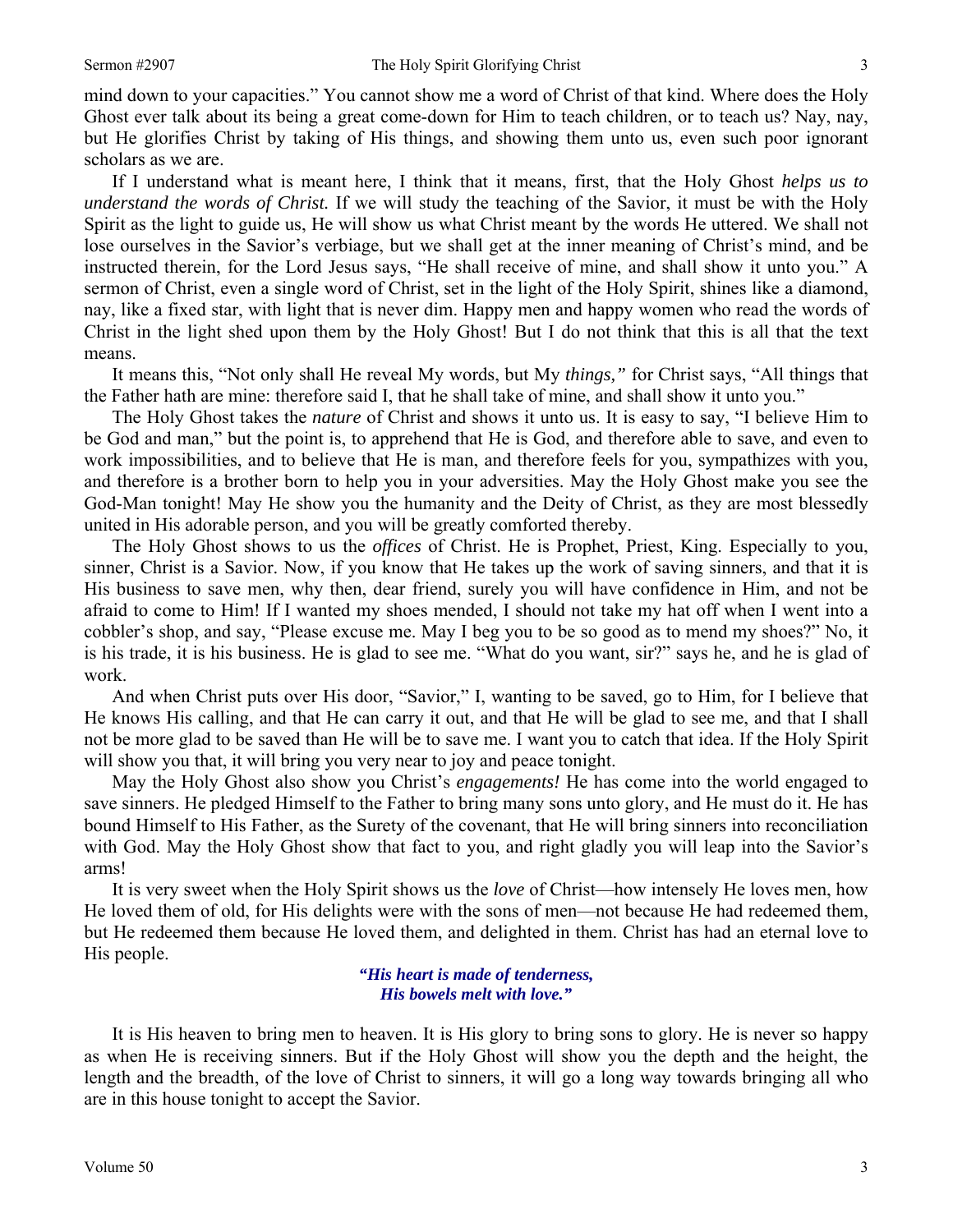But when the Holy Ghost shows you the *mercy* of Christ—how willingly He forgives, how He passes by iniquity, transgression, and sin, how He casts your sins into the sea, throws them behind God's back, puts them away forever—ah! when you see this, then will your hearts be won to Him.

Especially I would desire the Holy Ghost to show you the *blood* of Christ. A Spirit taught view of the blood of Christ is the most wonderful sight that ever a weeping eye beheld. There is your sin, your wicked, horrible, damnable sin, but Christ comes into the world, and takes the sin, and suffers in your room and place and stead, and the blood of such an One as He, perfect man and infinite God—such blood as was poured out on Calvary's tree—must take away sin. Oh, for a sight of it! If any of you are now despairing, and the Holy Ghost will take of the blood of Christ, and show it unto you, despair will have no place in you any longer. It must be gone, for "the blood of Jesus Christ His Son cleanseth us from all sin," and he that believeth in Him is forgiven all his iniquities.

And if the Holy Ghost will also take of the *prayers* of Christ, and show them unto you, what a sight you will have! Christ on earth, praying till He gets into a bloody sweat, Christ in heaven, praying with all His glorious vestments on, accepted by the Father, glorified at the Father's right hand, and making intercession for transgressor, praying for you, praying for all who come to God by Him, and able therefore, to save them to the uttermost—this is the sight you will have. A knowledge of the intercession of Christ for guilty men is enough to make despair flee away once for all. I can only tell you these things, but if the Holy Ghost will take of them, and show them unto you, oh, beloved, you will have joy and peace tonight through believing!

One thing I must add, however, and then I will leave this point, upon which we could dilate for six months, I think, that is, that *whatever the Holy Ghost shows you, you may have*. Do you see that? He takes of the things of Christ, and shows them to us, but why? Not as a boy at school does to one of his companions when he is teasing him. I remember often seeing it done. He pulls out of his pocket a beautiful apple, and shows it to his schoolmate. "There," says he, "do you see that apple?" Is he going to say, "Now I am going to give you a piece of it"? No, not he. He only shows him the apple just to tantalize him.

Now, it would be blasphemy to imagine that the Holy Ghost would show you the things of Christ, and then say, "You cannot have them." No, whatever He shows you, you may have. Whatever you see in Christ, you may have. Whatsoever the Holy Ghost makes you to see in the person and work of the Lord Jesus, you may have it. And He shows it to you on purpose that you may have it, for He is no Tantalus to mock us with the sight of a blessing beyond our reach, He waits to bless us.

Lay that thought up in your heart, it may help you some day, if not now. You remember what God said to Jacob, "The land whereon thou liest, to thee will I give it." If you find any promise in this Book, and you dare to lie down upon it, it is yours. If you can just lie down and rest on it, it is yours, for it was not put there for you to rest on it without its being fulfilled to you. Only stretch yourself on any covenant blessing, and it is yours forever. God help us so to do!

**II.** But now, secondly, and very briefly, let us consider WHAT THE HOLY SPIRIT AIMS AT.

Well, He aims at this, Jesus says, "He shall glorify me." When He shows us the things of Christ, His object is to glorify Christ. The Holy Spirit's object is to make Christ appear to be great and glorious to you and to me. The Lord Jesus Christ is infinitely glorious, and even the Holy Ghost cannot make Him glorious except to our apprehension, but His desire is that we may see and know more of Christ, that we may honor Him more, and glorify Him more.

Well, how does the Holy Spirit go about this work? In this simple way, by *showing us the things of Christ.* Is not this a blessedly simple fact, that when even the Holy Ghost intends to glorify Christ, all that He does is to show us Christ? Well, but does He not put fine words together, and weave a spell of eloquence? No, He simply shows us Christ.

Now, if you wanted to praise Jesus Christ tonight, what would you have to do? Why, you would only have to speak of Him as He is—holy, blessed, glorious! You would show Him, as it were, in order to praise Him, for there is no glorifying Christ except by making Him to be seen. Then He has the glory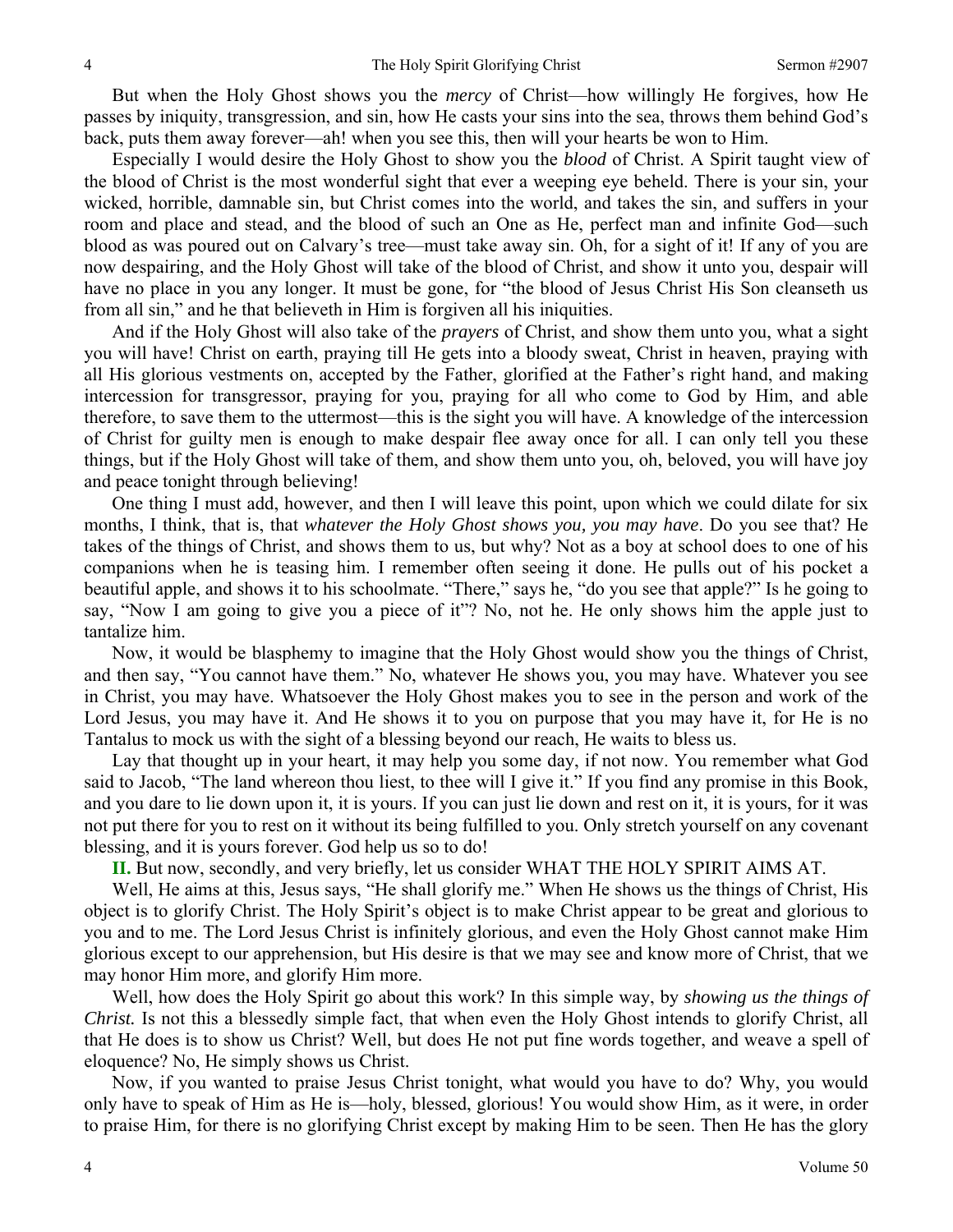that rightly belongs to Him. No words are wanted, no descriptions are needed. "He shall glorify me: for he shall receive of mine, and shall show it unto you."

And is it not strange that Christ should be glorified by His *being shown to you? To you,* my dear friend! Perhaps you are saying, "I am a nobody." Yes, but Christ is glorified by being shown to you. "Oh, but I am very poor, very illiterate, and besides, very wicked!" Yes, but Christ is glorified by being shown to you.

Now, a great king or a great queen would not be rendered much more illustrious by being shown to a little Sunday school girl or exhibited to a crossing sweeper boy. At least, they would not think so, but Christ does not act as an earthly monarch might. He reckons it to be His glory for the poorest pair of eyes that ever wept to look by faith upon Him. He reckons it to be His greatest honor for the poorest man, the poorest woman, or the poorest child that ever lived, to see Him in the light in which the Holy Ghost sets Him. Is not this a blessed truth?

I put it very simply and briefly. The Holy Ghost, you see, glorifies Christ by showing Him to sinners. Therefore, if you want to glorify Christ, do the same. Do not go and write a ponderous tome, and put fine words together. Tell sinners, in simple language, what Christ is. "I cannot praise Him," says one. You do not want to praise Him. Say what He is. If a man says to me, "Show me the sun," do I say, "Well, you must wait till I strike a match and light a candle, and then I will show you the sun"? That would be ridiculous, would it not? And for our candles to be held up to show Christ, is absurd. Tell what He is. Tell what He is to you. Tell what He did for you. Tell what He did for sinners. That is all. "He shall glorify me: for he shall receive of mine, and shall show it unto you."

I will not say more on this point, except that, if any of us are to glorify Christ, we must talk much of Him. We must tell what the Holy Spirit has told to us, and we must pray the Holy Spirit to bless to the minds of men the truth we speak, by enabling them to see Christ as the Spirit reveals Him.

**III.** But now, thirdly, in both of these things—showing unto us the things of Christ, and glorifying Christ—THE HOLY SPIRIT ISA COMFORTER.

Gracious Spirit, be a Comforter now to some poor struggling ones in the Tabernacle, by showing them the things of Christ, and by glorifying Him in their salvation!

First, in showing to men the things of Christ, the Holy Spirit is a Comforter. *There is no comfort like a sight of Christ.* Sinner, your only comfort must lie in your Savior, in His precious blood, and in His resurrection from the dead. Look that way, man! If you look inside, you will never find any comfort there. Look where the Holy Ghost looks. "He shall receive of mine, and shall show it unto you." When a thing is shown to you, it is meant for you to look at it. If you want real comfort, I will tell you where to look, namely, to the person and work of the Lord Jesus Christ.

"Oh!" say you, "but I am a wretched sinner." I know you are. You are a great deal worse than you think you are. "Oh, but I think myself the worst that ever lived." Yes, you are worse than that! You do not know half your depravity. You are worse than you ever dreamed that you were. But that is not where to look for comfort. "I am brutish," says one, "I am proud, I am self-righteous, I am envious, I have everything in me that is bad sir, and if I have a little bit that is good sometimes, it is gone before I can see it. I am just lost, ruined, and undone."

That is quite true, but I never told you to look there. Your comfort lies in this, "He shall receive of mine,"—that is, of Christ's—"and shall show it unto you." Your hope of transformation, of gaining a new character altogether, of eternal life, lies in Christ, who quickeneth the dead, and maketh all things new. Look away from self, and look to Christ, for He alone can save you.

*A sight of Christ is the destruction of despair*. "Oh, but the devil tells me that I shall be cast into hell! There is no hope for me." What matters it what the devil tells you? He was a liar from the beginning. Let him say what he likes, but if you will look away to Christ, there will be an end of the devil's power over you. If the Holy Ghost shows you what Christ came to do on the cross, and what He is doing on His throne in heaven, there will be an end to these troublous thoughts from Satan, and you will be comforted.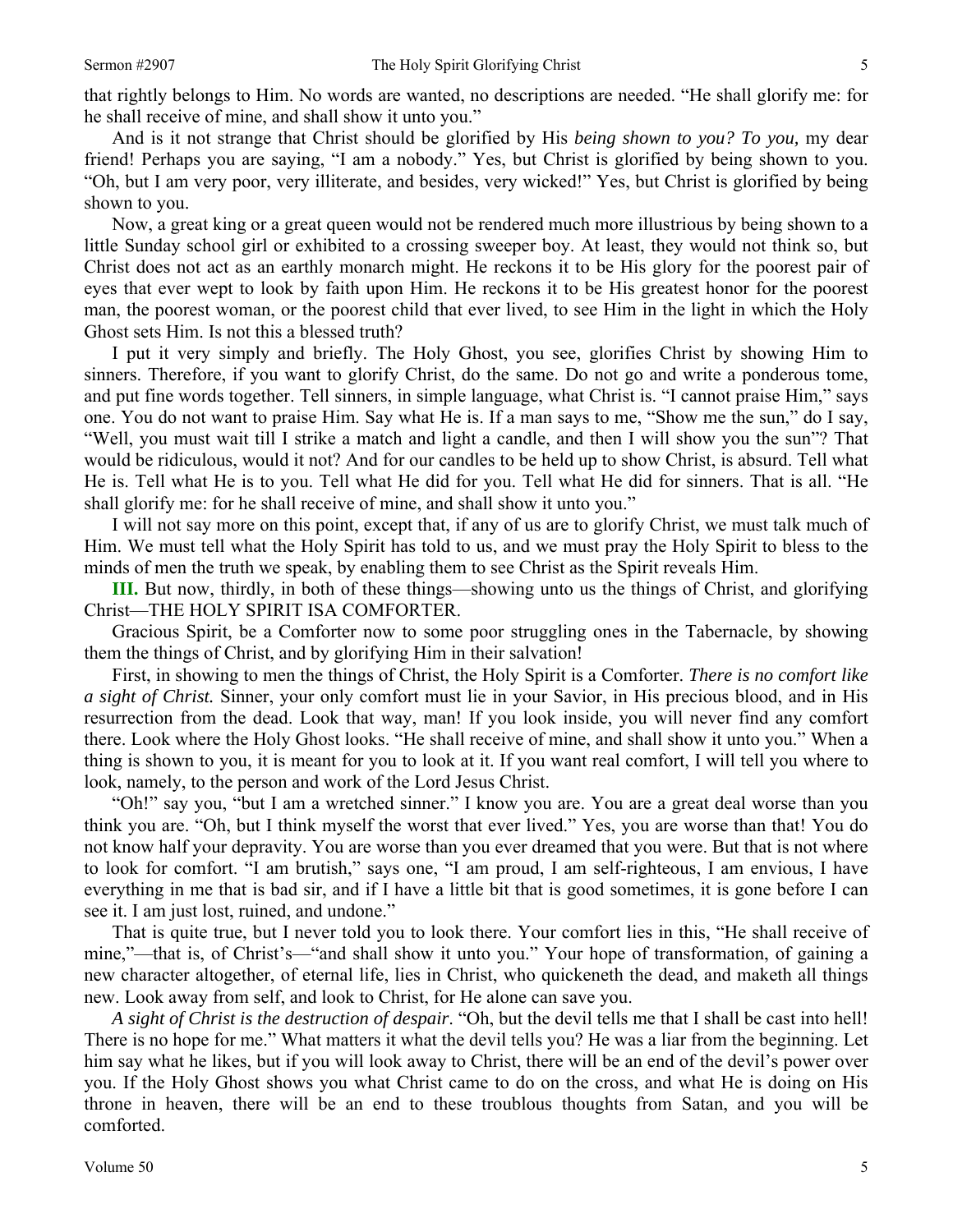Dear child of God, are you *in sorrow* tonight? May the Holy Ghost take of the things of Christ and show them unto you! There is an end to sorrow when you see Jesus, for sorrow itself is so sweetly sanctified by the companionship of Christ which it brings to you, that you will be glad to drink of His cup and to be baptized with His baptism.

Are you *in want* tonight, without even a place where to lay your head? So, too, was He "The Son of man hath not where to lay his head." Go to Him with your trouble. He will help you to bear your poverty. He will help you to get out of it, for He is able to help you in temporal trials as well as in spiritual ones. Therefore go you to Christ. All power is given unto Him in heaven and in earth. Nothing is too hard for the Lord. Go your way to Him, and a sight of Him will give you comfort.

Are you *persecuted?* Well, a sight of the thorn-crowned brow will take the thorn out of persecution. Are you very, very low? I think that you have all heard the story I am about to tell you, but some of you have, perhaps, forgotten it.

Many years ago, when this great congregation first met in the Surrey Music Hall, and the terrible accident occurred, when many persons were either killed or wounded in the panic, I did my best to hold the people together till I heard that some were dead, and then I broke down like a man stunned, and for a fortnight or so I had little reason left. I felt so broken in heart that I thought that I should never be able to face a congregation again, and I went down to a friend's house a few miles away, to be very quiet and still.

I was walking round his garden, and I well remember the spot, and even the time, when this passage came to me, "Him hath God exalted with his right hand to be a Prince and a Savior," and this thought came into my mind at once, "You are only a soldier in the great King's army, and you may die in a ditch, but it does not matter what becomes of you as long as your King is exalted. *He*—HE is glorious. God hath highly exalted Him."

You have heard of the old French soldiers when they lay a-dying. If the emperor came by, when they were ready to expire, they would just raise themselves up, and gave one more cheer for their beloved leader. *"Viva l'Empereur!"* would be their dying words. And so I just thought, *"He* is exalted. What matters it about me?" and in a moment my reason was perfectly restored. I was as clear as possible. I went into the house, had family prayer, and came back to preach to my congregation on the following Sabbath, restored only by having looked to Jesus, and having seen that He was glorious. If He is to the front, what does it matter what happens to us? Rank on rank we will die in the battle if He wins the victory. Only let the Man on the White Horse win, let the King who died for us, and washed us in His precious blood, be glorified, and it is enough for us.

But now, lastly, *when Christ is glorified in the heart, He acts as a Comforter too*. I believe, brethren, that we should not have half the trouble that we have if we thought more of Christ. The fact is that we think so much of ourselves that we get troubled. But someone says, "But I have so many troubles." Why should you not have a great many troubles? Who are you that you should not have troubles? "Oh, but I have had loss after loss which you do not know of! "Very likely, dear friend. I do not know of your losses, but is it any wonder that you should have them? "Oh!" says one, "I seem to be kicked about like a football." Why should you not be? What are you?

"Oh!" said one poor penitent to me the other night, "for me to come to Christ, sir, after my past life, seems so mean." I said, "Yes, so it is, but then, you *are* mean. It was a mean business of the prodigal son to come home, and eat his father's bread and the fatted calf after he had spent his substance in riotous living." It was a mean thing, was it not? But then, the father did not think it mean. He clasped him to his bosom and welcomed him home.

Come along, you mean sinners, you that have served the devil, and now want to run away from him! Steal away from Satan at once, for my Lord is ready to receive you. You have no idea how willing He is to welcome you. He is so ready to forgive, that you have not yet guessed how much sin He can forgive. "All manner of sin and blasphemy shall be forgiven unto men." Up to your necks in filth, in your very hearts saturated with the foulest iniquity, yet if you come to Christ, He will wash you whiter than snow.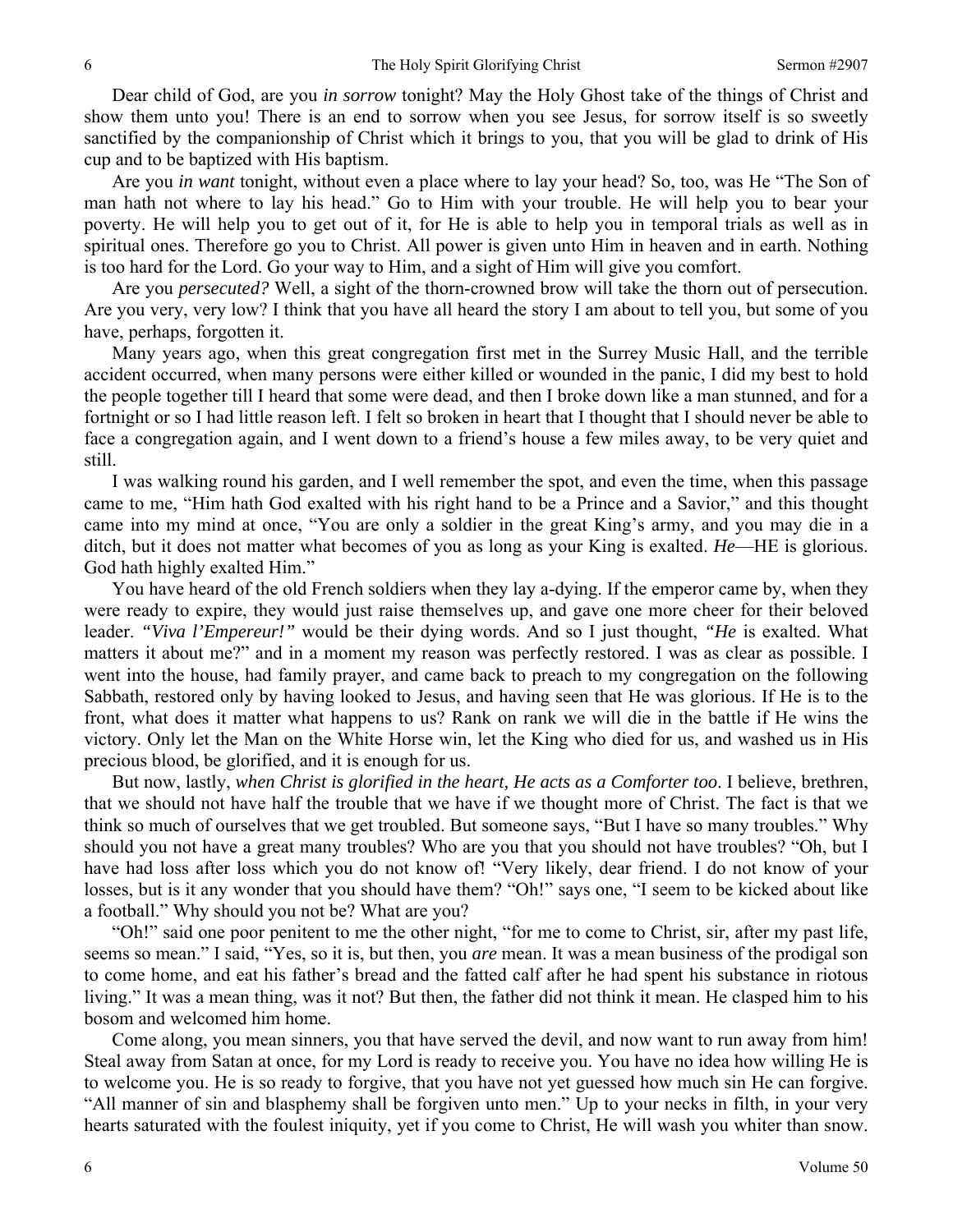"Come now, and let us reason together, saith the LORD: though your sins be as scarlet, they shall be as white as snow; though they be red like crimson, they shall be as wool." Come along and try my Lord.

Have exalted ideas of Christ. Oh, if a man will but have great thoughts of Christ, he shall then find his troubles lessening, and his sins disappearing! You have been putting Christ on a wrong scale altogether, I see. Perhaps even you people of God have not thought of Christ as you ought to do. I have heard of a certain commander who had led his troops into a rather difficult position. He knew what he was at, but the soldiers did not all know, and there would be a battle on the morrow. So he thought that he would go round from tent to tent and hear what the soldiers said.

He listened, and there was one of them saying to his fellows, "See what a mess we are in now! Do you see, we have only so many cavalry, and so many infantry, and we have only a small quantity of artillery. And on the other side there are so many thousands against us, so strong, so mighty, that we shall be cut to pieces in the morning." And the general drew aside the canvas, and there they saw him standing, and he said, "How many do you count *me* for?" He had won every battle that he had ever been engaged in. He was the conqueror of conquerors. "How many do you count me for?"

O souls, you have never counted Christ for what He is! You have put down your sins, but you have never counted what kind of a Christ He is who has come to save you. Rather do like Luther, who says that, when the devil came to him, he brought him a long sheet containing a list of his sins, or of a great number of them, and Luther said to him, "Is that all?" "No," said the devil. "Well, go and fetch some more, then." Away went Satan to bring him another long list, as long as your arm. Said Luther, "Is that all?" "Oh, no!" said the devil, "I have more yet." "Well, go and bring them all," said Luther. "Fetch them all out, the whole list of them."

Then it was a very long black list. I think that I have heard that it would have gone round the world twice. I know that mine would. Well, what did Luther say when he saw them all? He said, "Write at the bottom of them, 'The blood of Jesus Christ his Son cleanseth us from all sin!'" It does not matter how long the list is when you write those blessed words at the end of it. The sins are all gone then.

Did you ever take up from your table a bill for a large sum? You felt a kind of flush coming over your face. You looked down the list. It was a rather long list of items, perhaps, from a lawyer or a builder. But when you looked at it, you saw that there was a penny stamp at the bottom, and that the account was receipted. "Oh!" you said, "I do not care how long it is, for it is all paid."

So, though your sins are very many, if you have a receipt at the bottom—if you have trusted Jesus your sins are all gone, drowned in the Red Sea of your Savior's blood, and Christ is glorified in your salvation. May God the Holy Ghost bring every unsaved one here tonight to repentance and faith in our Lord Jesus Christ! The Lord bless every one of you, for His name's sake! Amen.

## **EXPOSITION BY C. H. SPURGEON**

### *JOHN 16*

**Verse 1.** *These things have I spoken unto you, that ye should not be offended.* 

The temptation is, when Christ is despised and rejected, for our hearts to begin to sink, and for our faith to fail. Therefore did Christ warn his disciples that they "should not be offended."

**2.** *They shall put you out of the synagogues: yea, the time cometh, that whosoever killeth you will think that he doeth God service.* 

The best of men are but men at the best, and they are very apt to fail when they find persecution hot against them, especially when even religious men, of a certain kind, count it to be a religious duty to persecute the people of God.

**3.** *And these things will they do unto you, because they have not known the Father, nor me.*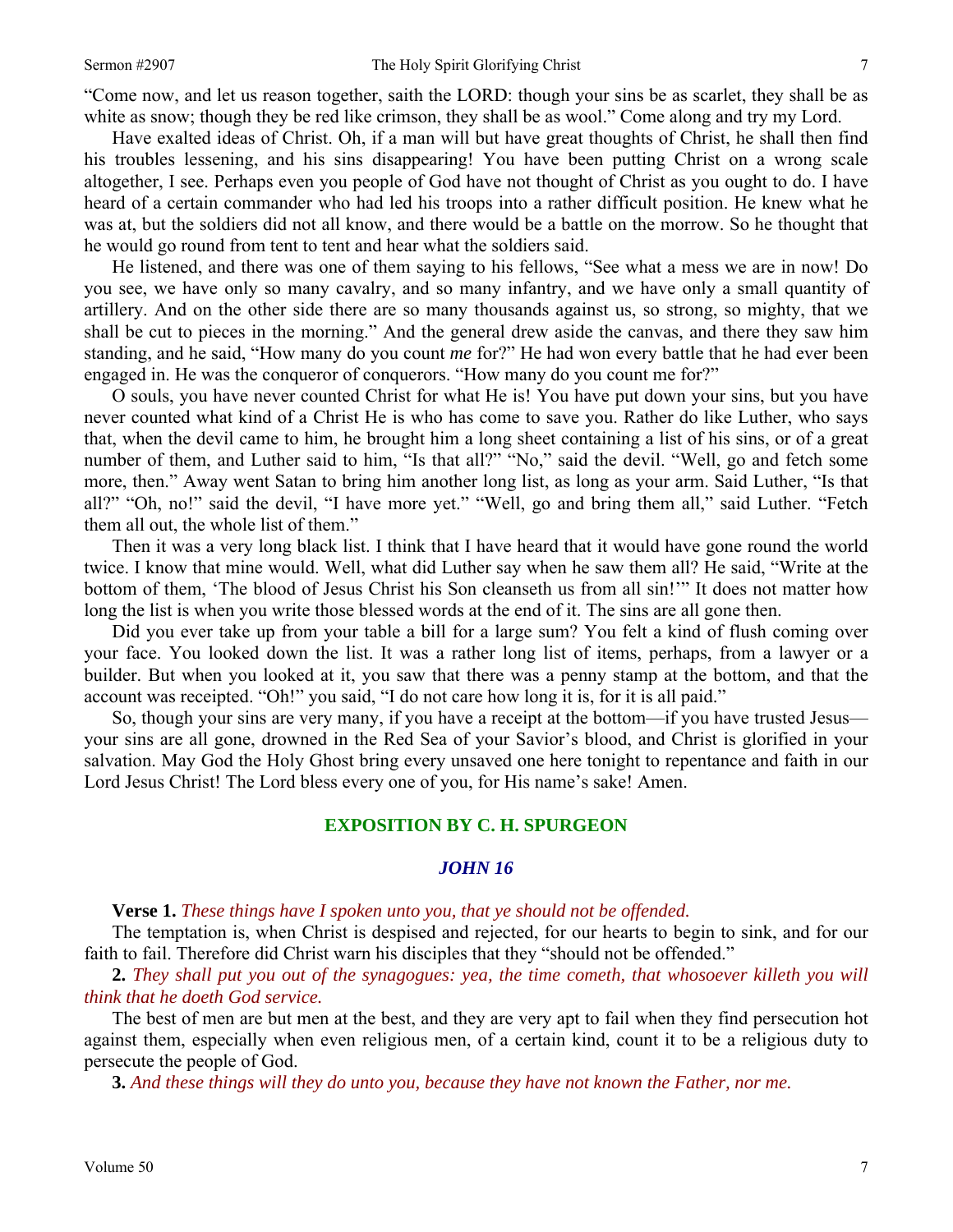This verse reminds us of our Lord's prayer on the cross, "Father, forgive them; for they know not what they do." Persecution of God's people usually arises from ignorance of God the Father and God the Son.

**4.** *But these things have I told you, that when the time shall come, ye may remember that I told you of them. And these things I said not unto you at the beginning, because I was with you.* 

"I was your Protector, by my personal presence, I so sustained your hearts that it did not matter what trouble you fell into, but now I am going away, and therefore I give you this warning."

**5-6.** *But now I go my way to him that sent me; and none of you asketh me, Whither goest thou? But because I have said these things unto you, sorrow hath filled your heart.* 

We sometimes endure a needless sorrow, for the asking of a single question might remove it. Our Lord says to His disciples, "If you knew where I was going, and understood my motive in going, your sorrow at my departure would be assuaged."

**7.** *Nevertheless I tell you the truth; It is expedient for you that I go away:* 

"It is for your profit to lose my personal presence, precious as that has been to you."

**7.** *For if I go not away, the Comforter will not come unto you; but if I depart, I will send him unto you.* 

The word "Comforter" might just as well have been translated "Advocate." The Holy Spirit is that Divine Advocate who pleads the cause of God in us, and for us, and so comforts us. He it is who is now with us. If Jesus Christ were still upon earth in the flesh, He could only be in one place at one time. If He were in this assembly, He could not also be in Jerusalem or in New York, but the Comforter can be in all the gatherings of the Lord's people, and with each individual believer, the wide world over.

**8-12.** *And when he is come, he will reprove the world of sin, and of righteousness, and of judgment: of sin, because they believe not on me; of righteousness, because I go to my Father, and ye see me no more; of judgment, because the prince of this world is judged. I have yet many things to say unto you, but ye cannot bear them now.* 

Teachers, learn wisdom from Christ. He did not try to teach His disciples everything at once, but by teaching them one truth, He prepared them for another truth. Let us do the same with those whom we try to teach, let us dispense to them the simpler truths first, and afterwards those that are deeper and more mysterious.

**13-14.** *Howbeit when he, the Spirit of truth is come, he will guide you into all truth: for he shall not speak of himself; but whatsoever he shall hear, that shall he speak: and he will show you things to come. He shall glorify me: for he shall receive of mine, and shall show it unto you.* 

That spirit, which does not glorify Christ, is not the Spirit of God. Hereby shall ye discern between the spirit of error and the Spirit of truth.

**15-16.** *All things that the Father hath are mine: therefore said I, that he shall take of mine, and shall show it unto you. A little while, and ye shall not see me: and again, a little while, and ye shall see me, because I go to the Father.* 

This is what our whole life is, "a little while." But in that little while there are little whiles of sadness, and little whiles of gladness—little whiles in which we have Christ with us, and little whiles in which we seek him, but find him not. Blessed be God, we are going away from the land of these changing little whiles up to the place where the sun shineth in its strength for ever and ever.

**17-18.** *Then said some of his disciples among themselves, What is this that he saith unto us, A little while, and ye shall not see me: and again, a little while, and ye shall see me: and, Because I go to the Father? They said therefore, What is this that he saith, A little while? we cannot tell what he saith.* 

Sometimes, when you are reading the Bible, you will come across a text of which you will say to yourselves, "What is this? We cannot tell what he saith." But do not give up reading the Bible because you cannot understand it. There is a great deal that a father says which his child cannot comprehend, yet it is a part of the child's education to be with his father, and to hear some things that he does not at first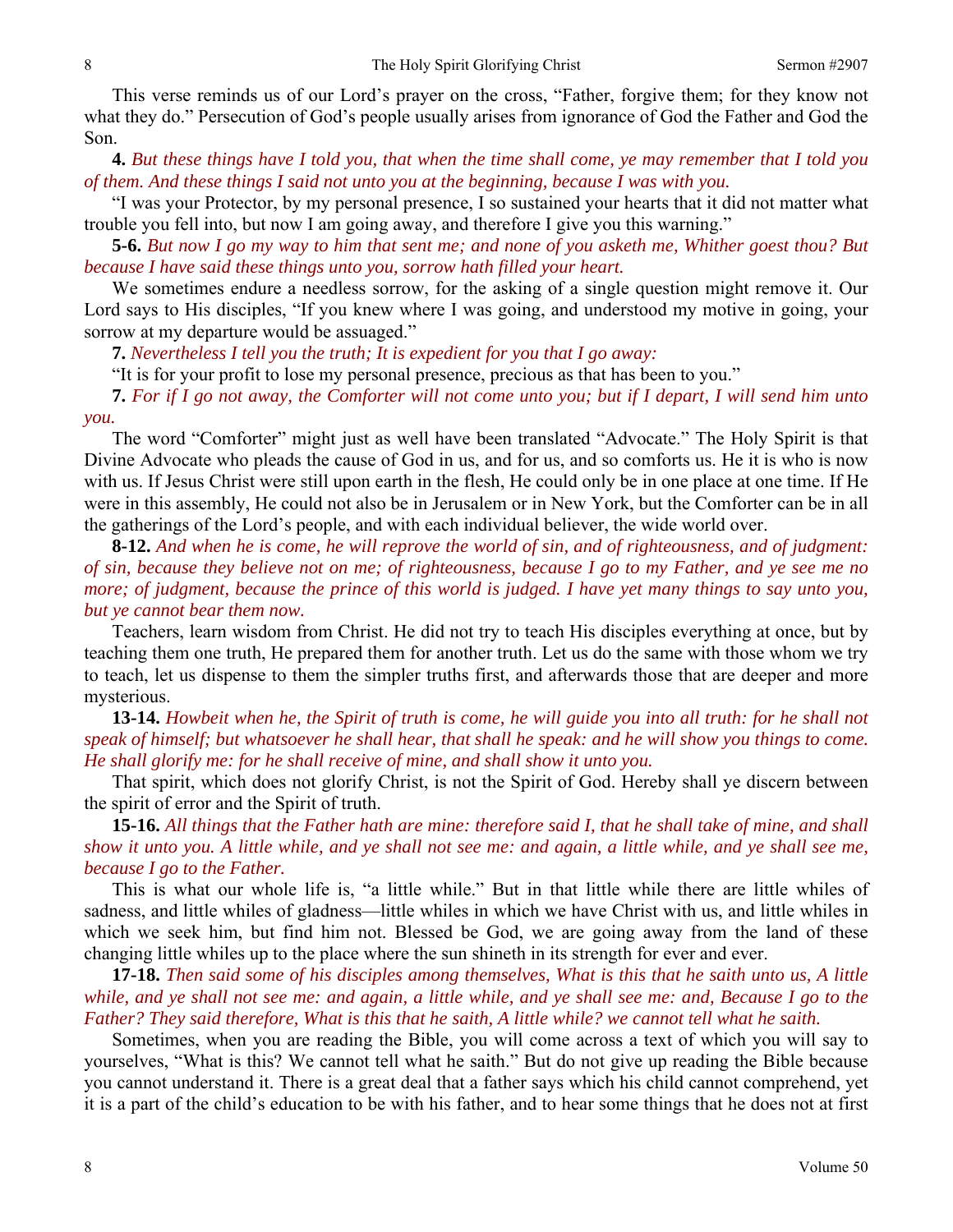understand, but by and by, it all becomes clear. So, believer, what thou knowest not now, thou shalt know hereafter.

**19.** *Now Jesus knew that they were desirous to ask him,—*

They did not ask Him, but they desired to do so, and a desire is a prayer. Where our blessed Master is present, the very desires of His people are prayers, even though their lips remain closed.

**19-20.** *And said unto them, Do you inquire among yourselves of that I said, A little while, and ye shall not see me: and again, a little while, and ye shall, see me? Verily, verily, I say unto you, That ye shall weep and lament, but the world shall rejoice: and ye shall be sorrowful, but your sorrow shall be turned into joy.* 

#### Oh, what a blessed promise!

**21-24.** *A woman when she is in travail hath sorrow, because her hour is come: but as soon as she is delivered of the child, she remembereth no more the anguish, for joy that a man is born into the world. And ye now therefore have sorrow: but I will see you again, and your heart shall rejoice, and your joy no man taketh from you. And in that day ye shall ask me nothing. Verily, verily, I say unto you, Whatsoever ye shall ask the Father in my name, he will give it you. Hitherto have ye asked nothing in my name: ask, and ye shall receive, that your joy may be full.* 

They had asked very little, and they had never asked even that little in Christ's name, and there are but few Christians who do so even now. They ask for Christ's sake, which is a good plea, but to ask in Christ's name is better still—when you feel conscious that you have Christ's authority to use His name, and so can put the King's own signature at the bottom of your petitions. There are some prayers to which a man dares not to set Christ's seal, but when the prayer is such that Christ Himself might have offered it, then we may present it in His name, and we may be certain that we shall receive what we have asked.

**25-28.** *These things have I spoken unto you in proverbs: but the time cometh, when I shall no more speak unto you in proverbs, but I shall show you plainly of the Father. At that day ye shall ask in my name: and I say not unto you, that I will pray the Father for you: for the Father himself loveth you, because ye have loved me, and have believed that I came out from God. I came forth from the Father, and am come into the world: again, I leave the world, and go to the Father.* 

Here are four unfathomable depths, "I came forth from the Father,"—there is Christ's eternal preexistence. "And am come into the world,"—there is His incarnation. "Again, I leave the world,"—there is His death, resurrection, and ascension into the glory of God. "And go to the Father,"—there is His exaltation to the Father's right hand."

**29.** *His disciples said unto him, Lo, now speakest thou plainly, and speakest no proverb.*

Did you never, when reading the Bible, come across a text, that was opened up to you so sweetly that you cried out just as these disciples did, "Lo, now speakest thou plainly, and speakest no proverb."?

**30-31.** *Now are we sure that thou knowest all things, and needest not that any man should ask thee: by this we believe that thou camest forth from God. Jesus answered them, Do ye now believe?* 

Listen, you who imagine that you are so strong in faith, and every grace, that you think you are almost perfect, "Do ye now believe?"

**32.** *Behold, the hour cometh, yea, is now come, that ye shall be scattered, every man to his own, and shall leave me alone:* 

Ah, me! these were the men who said they believed in Him, yet in his time of trial, they fled like cowardly unbelievers. God help us, and sustain us, or we shall do as they did!

**32-33.** *And yet I am not alone, because the Father is with me. These things I have spoken unto you, that in me ye might have peace. In the world ye shall have tribulation: but be of good cheer; I have overcome the world.*